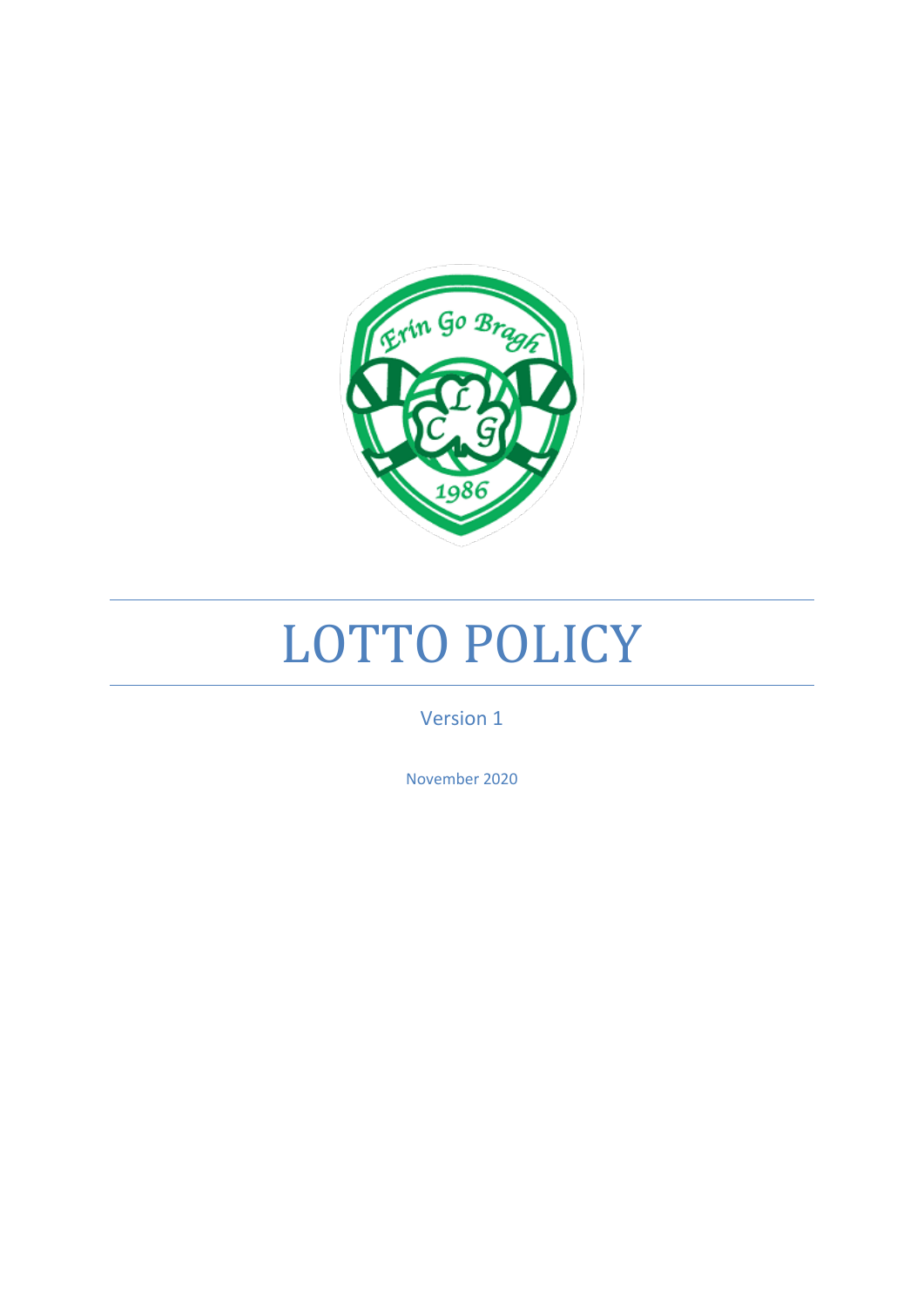#### **Erin Go Bragh GAA Club Weekly Lotto Draw Rules**

#### 1. **Introduction**

The objective of this policy is to outline the conditions in managing of the weekly lotto draw for the club. The overall terms and conditions of the policy are governed by the laws associated with the license obtained under the Periodical Lotteries Regulations 1961 (S.I. No 121/161)

#### **2. Lotto Details**

The Lotto is based on a matching of four numbers versus the numbers drawn on the draw night. Lotto balls numbered 1 to 28 are entered into a draw drum and randomly selected.

The Lotto ticket numbers are 1-28 inclusive and four numbers are to be selected on the Lotto ticket to compete in the draw.

The following will be referred to as tickets for the purpose of the Lotto draw rules:

- Erin Go Bragh Lotto envelopes purchased with full purchaser details and lotto numbers included
- Annual subscriptions purchased via the following: online membership system, paid to lotto team, club bank account.
- Erin Go Bragh Lotto online entries via Clubforce Lotto system.

#### **3. Lotto Draw**

The draw will take place every week at a time and location to be decided by the Lotto committee. The executive committee may decide to postpone the draw at their discretion due to an extraordinary event or unforeseen circumstance. In such an event all purchased tickets will be held over to the next draw.

Tickets are deemed valid when presented to the organising committee prior to the draw taking place.

#### **4. Entry fee:**

Individual tickets will be €2 for four numbers. The executive committee will decide the value of multiple tickets or any promotional discounts.

All tickets must be presented to the lotto team before the draw. Tickets received after the draw will be entered in the following draw.

Online Lotto entries close at 7.00 pm each Saturday for the current week's draw, purchases after 7pm will be entered in the following week's draw.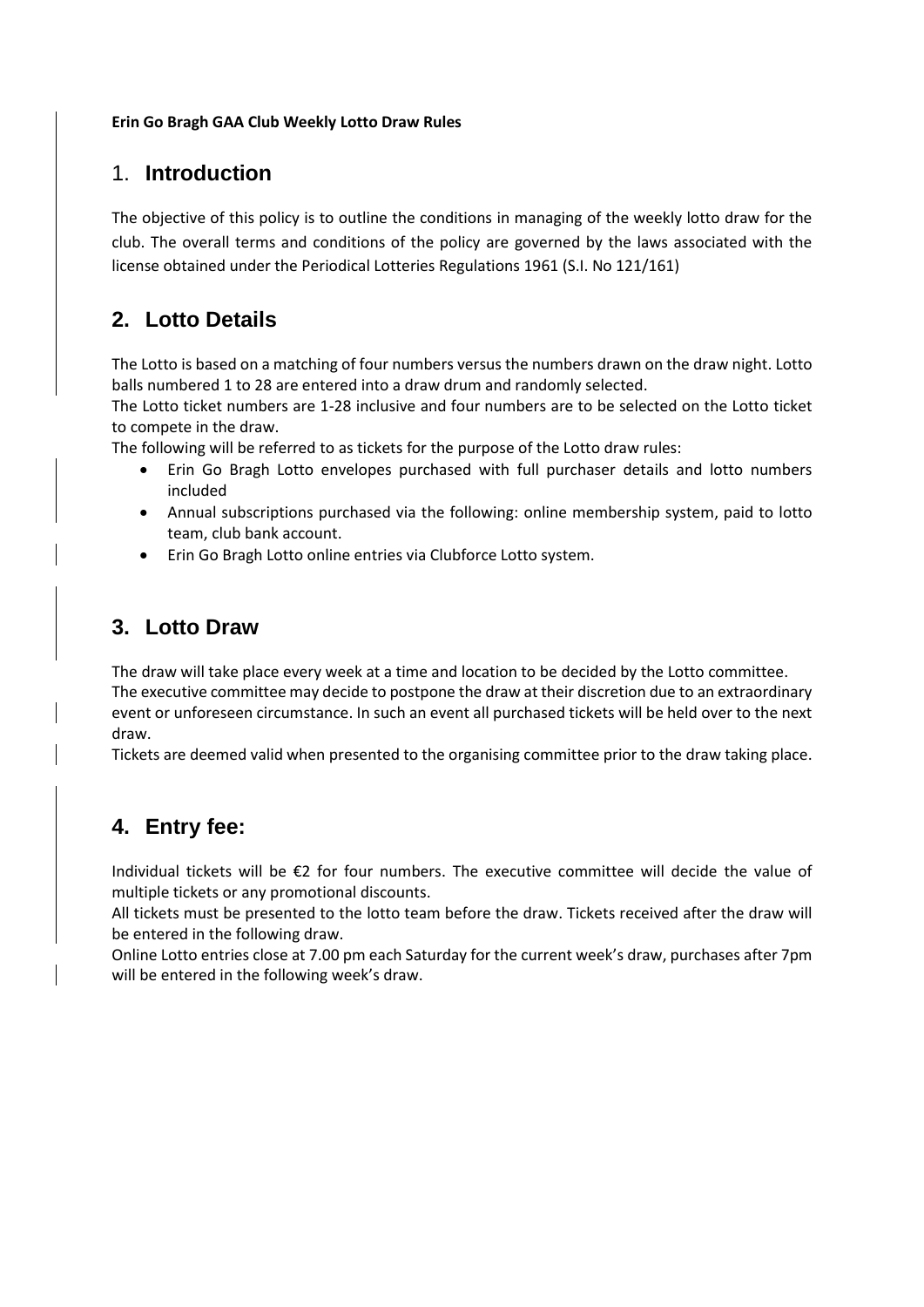### **5. Special Draws**

The Executive Committee has the right to introduce Special draws for additional prizes.

#### **6. Valid Tickets**

Only valid tickets will be accepted into each draw. Tickets not properly marked will be deemed void. For example, tickets will be deemed void where numbers are not clearly marked, where there are more or less than four numbers marked, or where incomplete name and contact details appears on the ticket. Tickets for which payment has not been received prior to the draw will also be deemed void.

Envelopes will be retained for 72 hours after the draw.

#### **7. Prizes**

The Jackpot will commence at €1,000. The jackpot will increase by €100 for each draw until it is won, up to a maximum jackpot limit of €10,000.

In a week when the Jackpot is not won, 5 spot prizes will be drawn at random. The value of the spot prizes will be €20 each.

In a week when the Jackpot is won – no spot prizes will be paid out.

The club will provide €1,000 to commence the next lotto Jackpot.

The maximum jackpot is €10,000. When the Jackpot reaches €10,000 it will remain at that figure until it is won, while simultaneously a secondary lotto fund will commence and accumulate each week. This secondary lotto fund will immediately become the new prize draw once the main €10,000 lotto prize has been won.

In the event that the secondary lotto fund reaches €10,000 and the main jackpot has not been won, the increase of the lotto jackpot by €100 for each draw will discontinue and the €100 will instead be added to the weekly spot prize draw.

Changes to the main lotto jackpot, secondary jackpot and spot prize may be reviewed and modified by the Executive committee.

There is no provision for a sellers prize.

#### **8. Winning Payout**

Erin Go Bragh GAA Club will pay out only in respect of winning tickets that have been presented on time and are deemed valid. Any claim must be made within 3 days of the draw.

Winning numbers and names will be communicated in the first instance via Erin Go Bragh's social media presence, to all online lotto players via email and displayed in selected places each week.